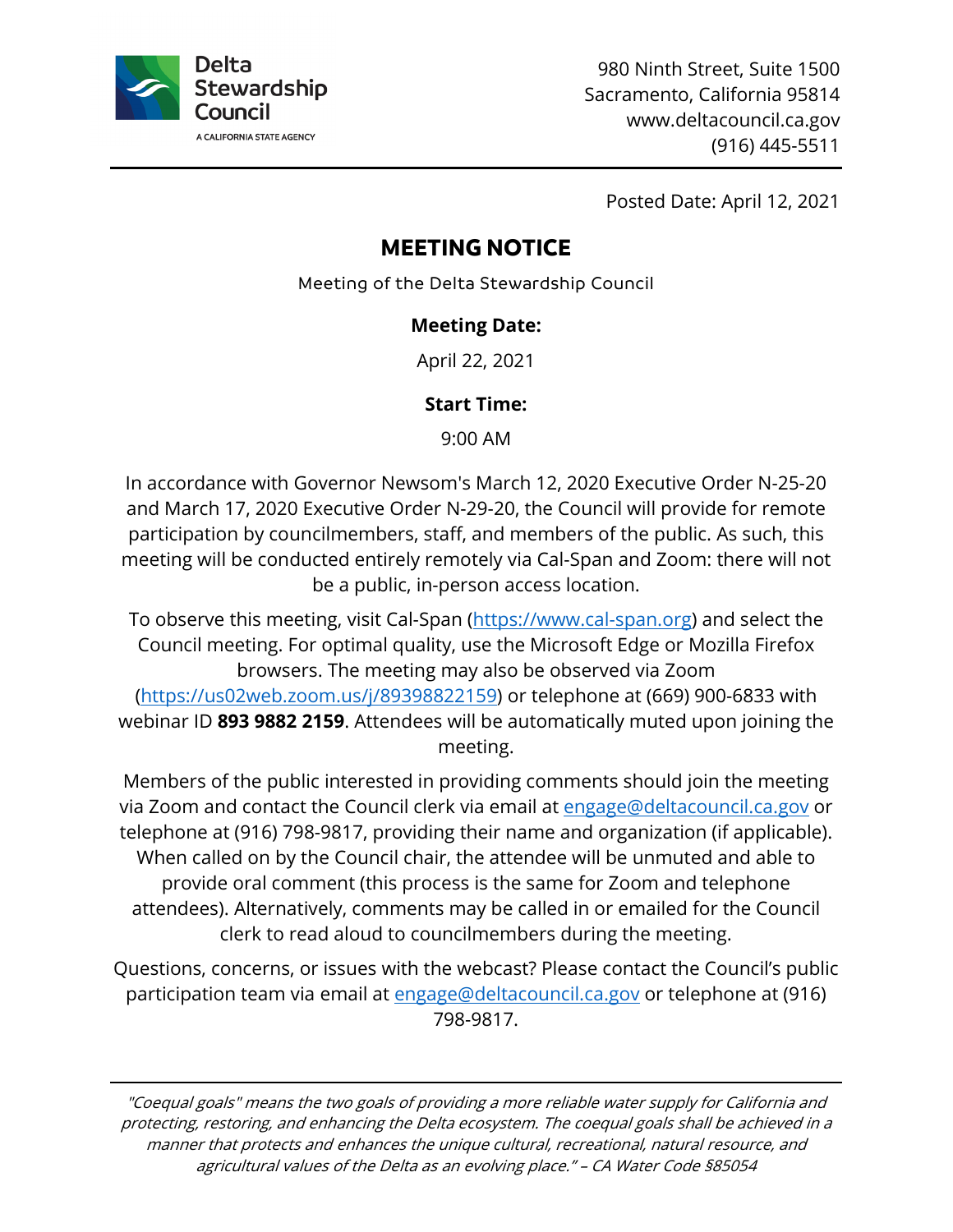#### **Webcast:**

The meeting will be webcast at: <https://www.cal-span.org>

Select the Delta Stewardship Council meeting from the list under "Next Live State Meetings."

### **Direct Link to Meeting:**

You can join the meeting directly as an Attendee at:

<https://us02web.zoom.us/j/89398822159>

### **Phone Number:**

Please call (669) 900-6833

Webinar ID: **893 9882 2159** 

**THE AGENDA ITEMS LISTED BELOW MAY BE CONSIDERED IN A DIFFERENT ORDER PURSUANT TO THE DETERMINATION OF THE COUNCIL CHAIR. TIMES LISTED ON THE AGENDA ARE APPROXIMATE ONLY. AT THE DISCRETION OF THE DELTA STEWARDSHIP COUNCIL, ALL ITEMS APPEARING ON THIS AGENDA WHETHER OR NOT EXPRESSLY LISTED FOR ACTION, MAY BE DELIBERATED UPON AND MAY BE SUBJECT TO ACTION. PUBLIC COMMENT MAY BE LIMITED TO THREE MINUTES PER PERSON.** 

### 1. WELCOME AND INTRODUCTIONS

### 2. ROLL CALL – ESTABLISH A QUORUM (WATER CODE §85210.5)

### 3. CONSENT CALENDAR (ACTION ITEM)

Items for the consent calendar are expected to be routine and non-controversial. The Council will be asked to approve items on the consent calendar at one time without discussion. If any councilmember, staff, or interested person requests that an item be removed from the consent calendar, it will be removed. Removed items may be taken up either immediately after the consent agenda or placed later in the agenda at the Chair's discretion.

## A. ADOPTION OF MARCH 25, 2021 MEETING SUMMARY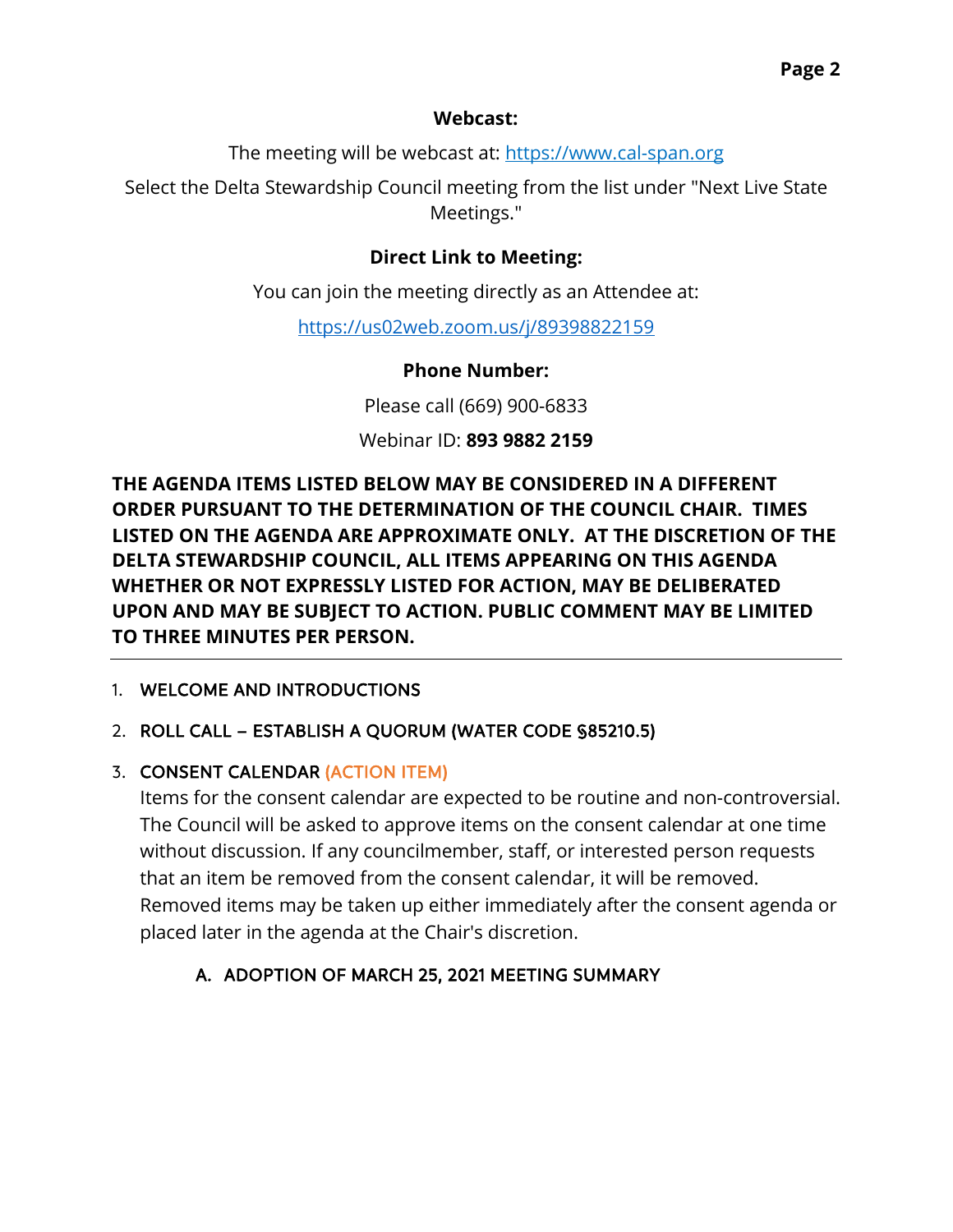### B. APPROVAL OF AN AMENDMENT TO A CONTRACT WITH AECOM FOR THE DELTA ADAPTS CLIMATE CHANGE VULNERABILITY ASSESSMENT AND ADAPTATION STRATEGY

 AECOM to extend the end date from June 30, 2022 to June 30, 2023 and resulting from the COVID-19 emergency and will enable the project team to finish the Delta Adapts initiative. The Council will consider approval of an amendment to a contract with add \$180,000 in additional funds to bring the total contract amount to \$830,000, as described in the staff report for this item. This amendment allows for the project's adjustment to account for changes

## C. APPROVAL OF AN AMENDMENT TO A CONTRACT WITH THE UNIVERSITY OF CALIFORNIA, DAVIS

 bring the total contract amount to \$522,829, as described in the staff and communities, as well as the development of tools to support and The Council will consider approval of an amendment to a contract with the University of California, Davis to extend the end date from June 30, 2022 to February 28, 2023 and add \$226,649 in additional funds to report for this item. This amendment allows for the project to continue to fill critical gaps in knowledge and leverage other agency-sponsored projects studying the interactions between stressors, managed species, evaluate habitat restoration, in furtherance of the coequal goals and the Science Action Agenda.

### 4. CHAIR'S REPORT (INFORMATION ITEM)

#### 5. PUBLIC COMMENT

The public may comment on any topic not on the Council's agenda.

### 6. EXECUTIVE OFFICER'S REPORT

 provide the Council with outgoing correspondence, the Outreach Highlights The Executive Officer will provide an update on the Council's activities and Report, the Active Projects List, the Quarterly Contract Update, and other relevant documents.

## A. LEGAL UPDATE (INFORMATION ITEM)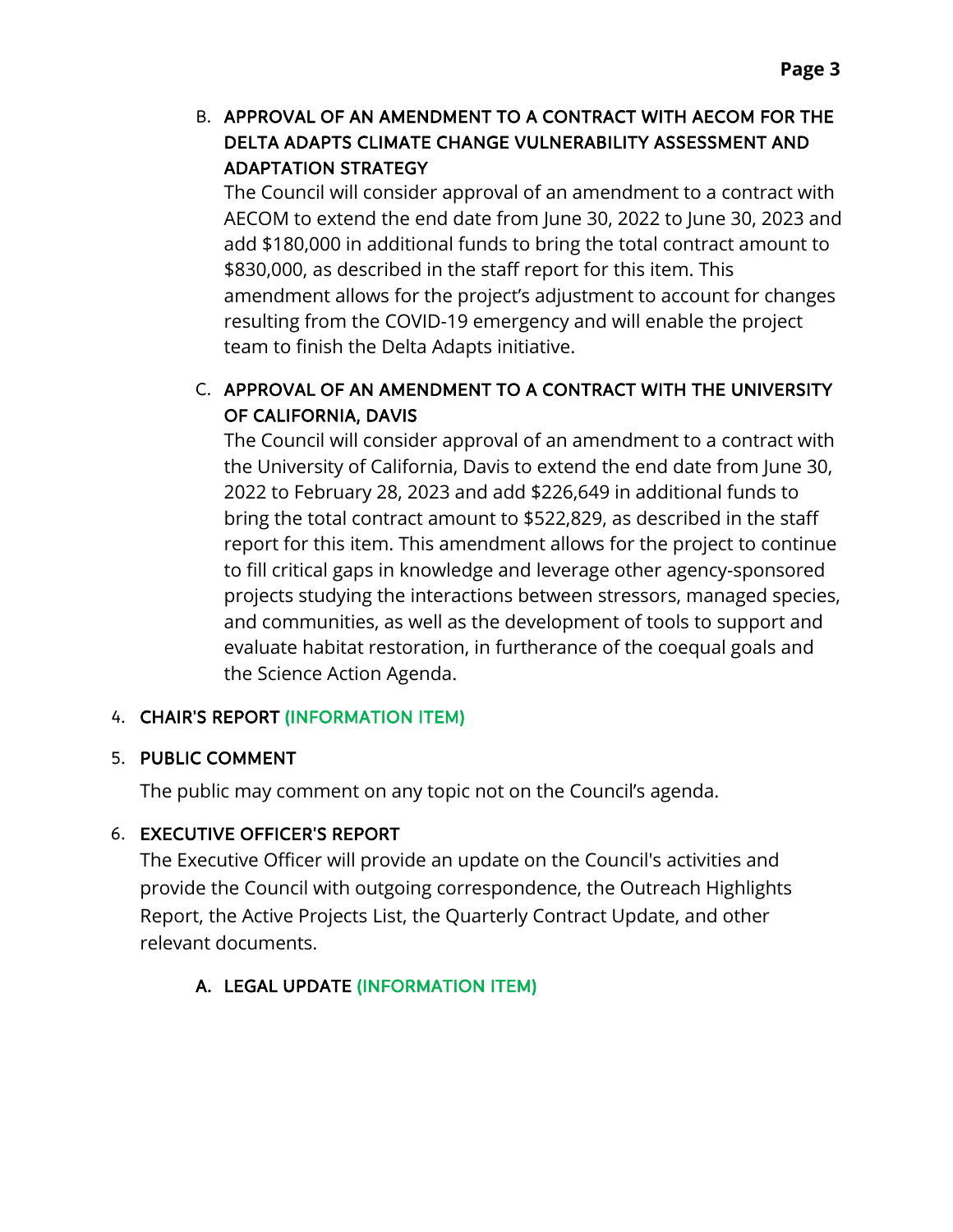#### B. LEGISLATIVE UPDATE (ACTION ITEM)

 Council and/or implementation of the Delta Plan, and may take action The Council may discuss current legislation that could affect the to express support, opposition, or seek to amend any of the bills listed in the monthly legislative report.

### 7. LEAD SCIENTIST'S REPORT (INFORMATION ITEM)

 impacting the Delta and highlights Delta Science Program activities. Delta Lead Scientist Dr. Laurel Larsen will provide an update on Delta Science Program activities. The Lead Scientist Update provides the Council with unbiased advice on matters of scientific importance in the Delta. The monthly report provides an opportunity to discuss relevant advances in science

### 8. DELTA ADAPTS ADAPTATION STRATEGY KICK-OFF (INFORMATION ITEM)

 Council staff will provide an update on the Delta Adapts initiative, including the process for the development of the Adaptation Strategy.

### 9. DELTA CONVEYANCE UPDATE (INFORMATION ITEM)

 the Delta Conveyance Project's progress. Staff from the California Department of Water Resources and Delta Conveyance Design and Construction Authority will provide the Council with an update on

### 10. PUBLIC COMMENT

The public may comment on any topic not on the Council's agenda.

### 11. PREPARATION FOR NEXT COUNCIL MEETING

### ADJOURN

NOTE: Should the Council complete its business under any agenda item, it will move on to the next agenda item. Should the Council complete its full agenda for a meeting day before the scheduled adjournment time, and no member of the public wishes to provide further testimony, the Council meeting will adjourn early.

Your comments are important to each member of the Council and staff.

Correspondence received by regular mail or email before 12:00 PM the day before a Council meeting will be distributed to members in advance of the meeting. Correspondence received after 12:00 PM will be distributed to the members at the start of the meeting or when received.

Members of the public shall be provided an opportunity to address the Delta Stewardship Council on any agenda item except closed session items and those items for which the public has already been afforded such an opportunity at an earlier meeting. Comments during the public comment